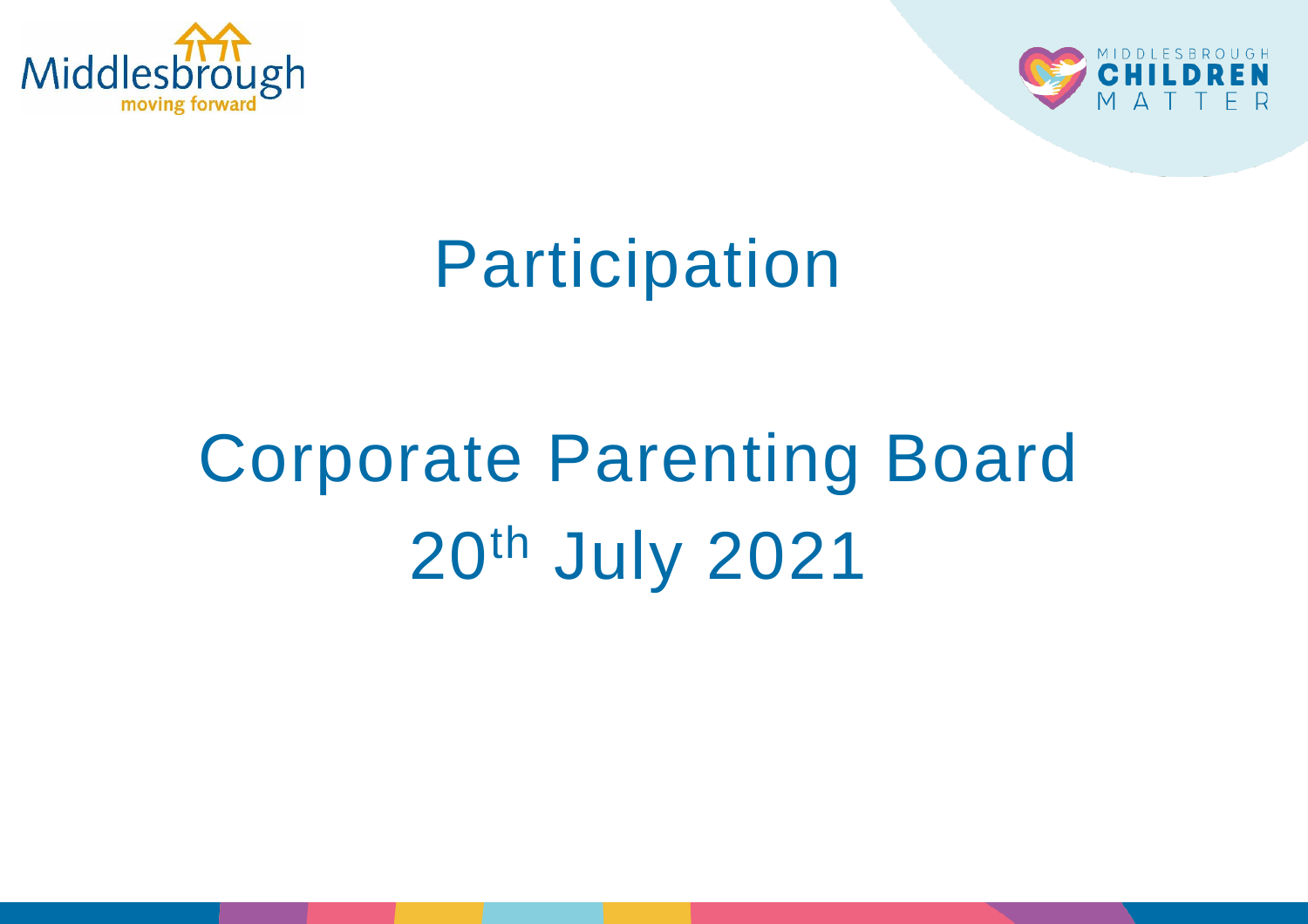



### Participation People

- The Provider will deliver a year Participation Service for children and young people in Middlesbrough.
- Participation People deliver award-winning youth voice development & evaluation projects and training, with public and charity organisations across the UK
- They have worked with/are continuing to work with other local authorities including Birmingham, Greenwich and Dorset
- Participation People contributed to achieving the highest election turnout in a seven year history of the Young Mayor scheme, standing at 73% of young people voting in the London Borough of Newham C o u n c i l

BCP \_ Young Researchers - [our 10 year vision for Birmingham City FINAL](https://vimeo.com/525678265) on Vimeo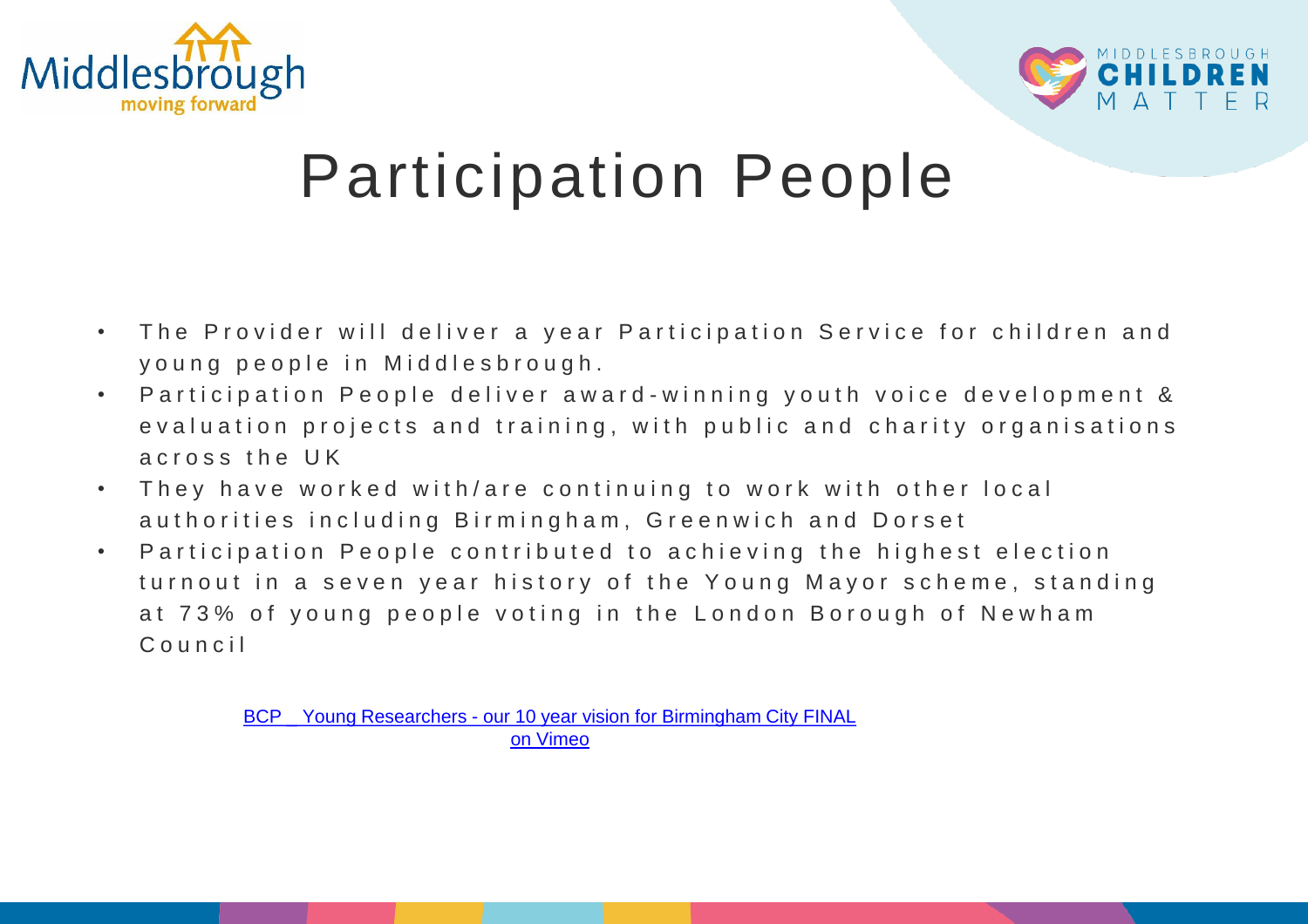



# Participation People: How will they work with Middlesbrough

- Support and develop existing formal participation groups, as well as work with young people to review the delivery models of these groups with a view to re-design the participation structures for MBCYC, CICC, Care Leavers forum
- Ensure effective youth participation by enabling and empowering young people to engage through various mediums, to take on leadership roles and to work in partnership with Lead Member for Children and Children's Services senior officers
- Support the delivery and evaluation of the Participation Strategy, and embedding of participation principles and the participation strategy a cross all Middlesbrough's participation activities.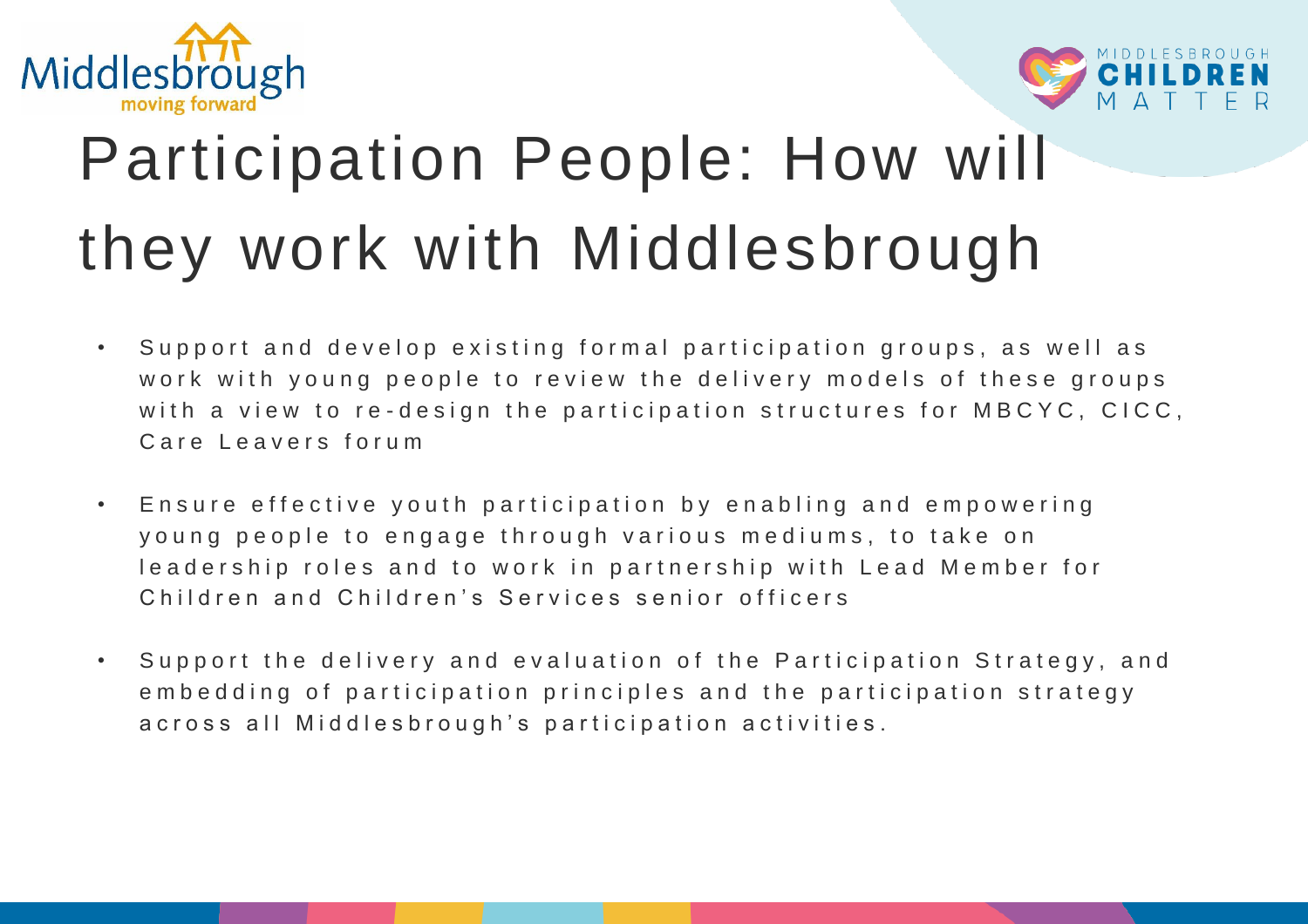



# Participation People: actions to date

- Contract commenced 04/07/2021
- Middlesbroughs Participation team attended training with Participation People around Youth Voice
- Discussions taken place about the participation road map for Middlesbrough and our goals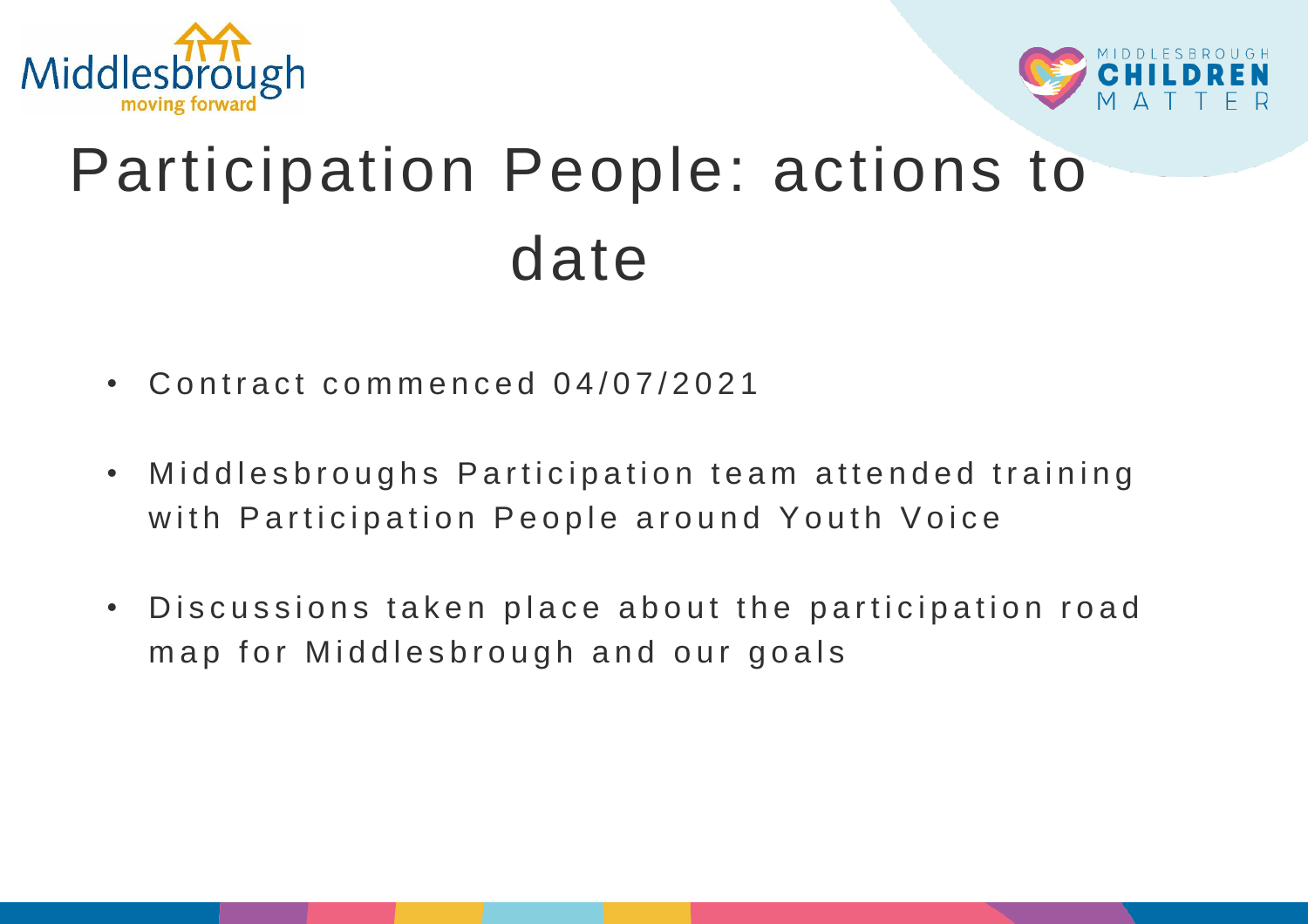



## Participation People: Next Steps

- Create a campaign to support our understanding of identity of our children and families in the town to support how we improve the way we support them. "What makes me".
- Focus on youth participation and engagement events that will be ran over the next 12 months for Middlesbrough Youth Participation Champions and Corporate Parents.
- Re-design engagement strategy to support how we can engage young people after lockdown.
- Strengthen the involvement of SEND children and young people and hard to reach groups in all participation activities.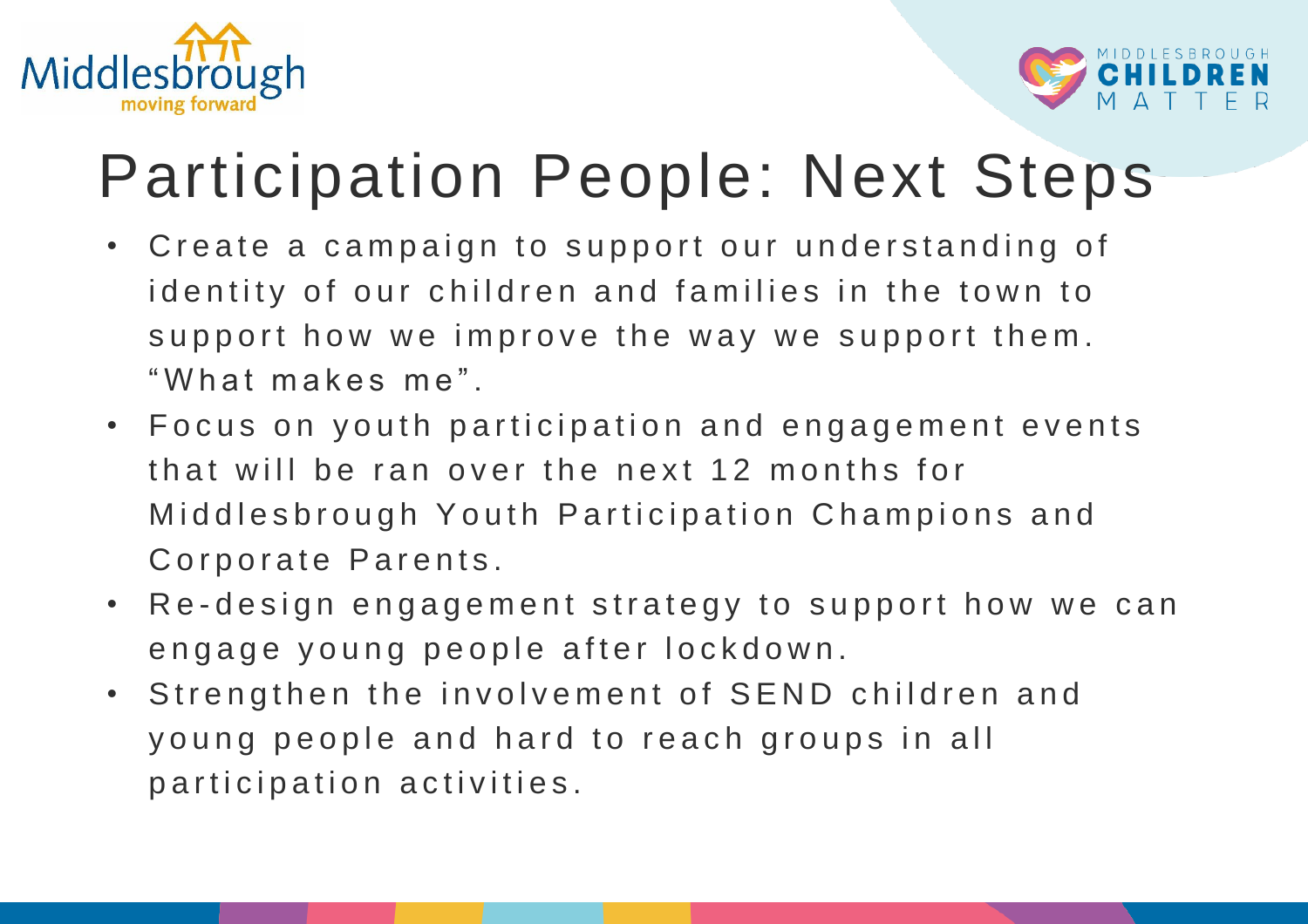



### Good news

- Xavier started his apprenticeship with Middlesbrough Council as the new Youth Training Development Officer.
- 2 of our young people from the Care Leavers Forum have been asked to join the Middlesbrough Family Placement Panel.
- Working closely with the SEN team to start developing a new SEN focus group for young people.
- The Participation Team are working with the Task and Finish group for NEET/Care leavers in order to make opportunities more available to our young people.
- Our young people did a great job attending the briefing for 'Your Voice and Influence' as part of 'Our Middlesbrough Family Week'. They had lots of comments about how well they spoke.
- There is now and award dedicated to Middlesbrough Children Matter in the Civic Community Awards 2021.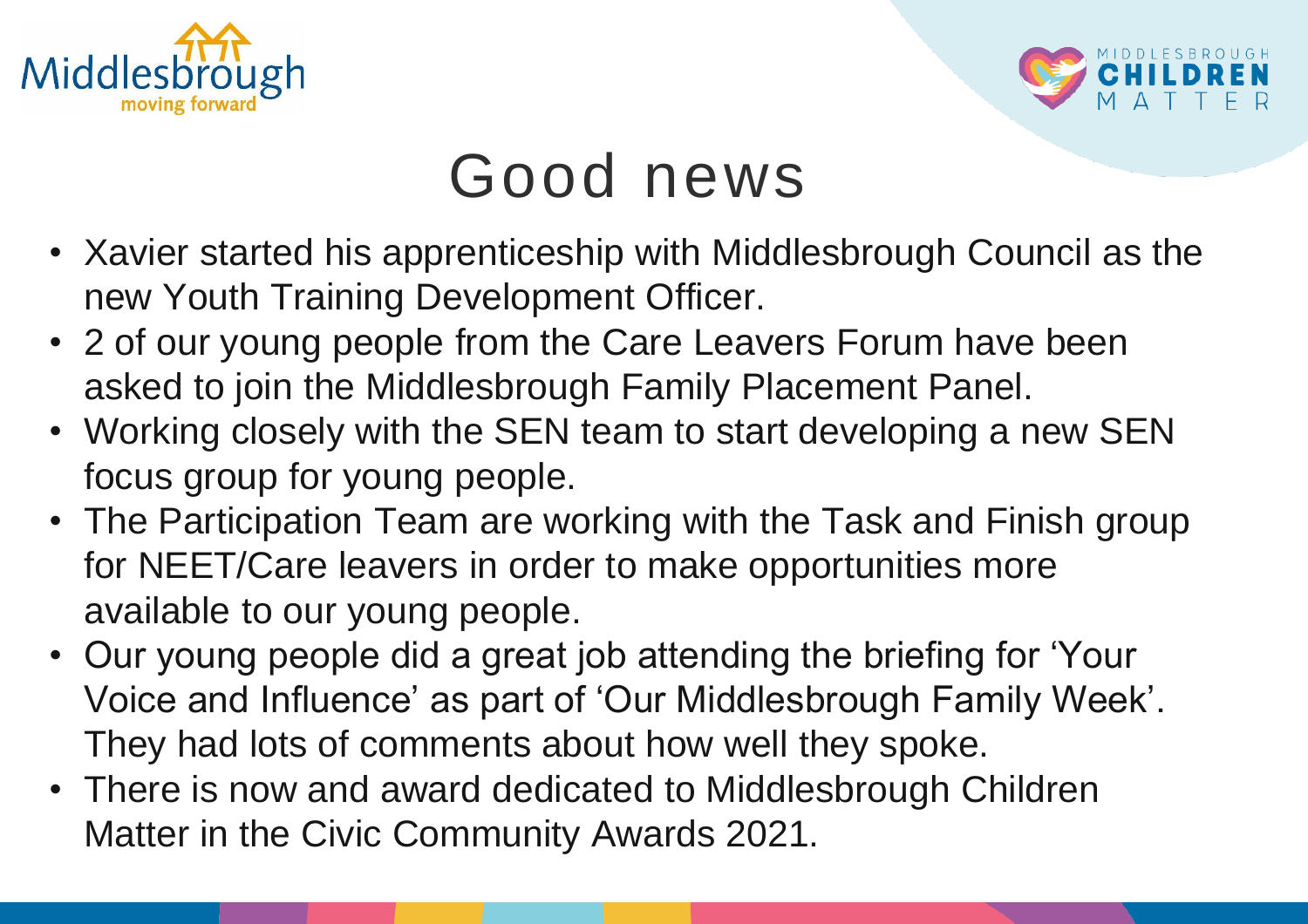



# Middlesbrough Youth Council

- The MYC have met with the CEO of The Training Effect and are involved in developing and promoting the Curriculum4Life project in schools in Middlesbrough. The project focuses on life skills to independence and emotional mental health in schools.
- They got to find out more information about the statutory requirements for Schools around Relationships and Sex Education (RSE). They reviewed government guidelines and discussed what they would like to have on the curriculum in addition. This is being fed into The Training Effect who are keen to have the young people involved in every step of the way.
- We can start recruiting again in the Summer Holidays for maximum exposure.

Next Steps:

- The MYC are to meet with the Marketing and Communications Team to speak about how they can get involved in strategic communications.
- This includes them being involved in:

1. Council green strategy (including sustainable travel) & waste and recycling

2. Place brand campaign – positive role models

3. Contribution to other council campaigns and potential of youth voice / interviews…

• Civic Awards MCM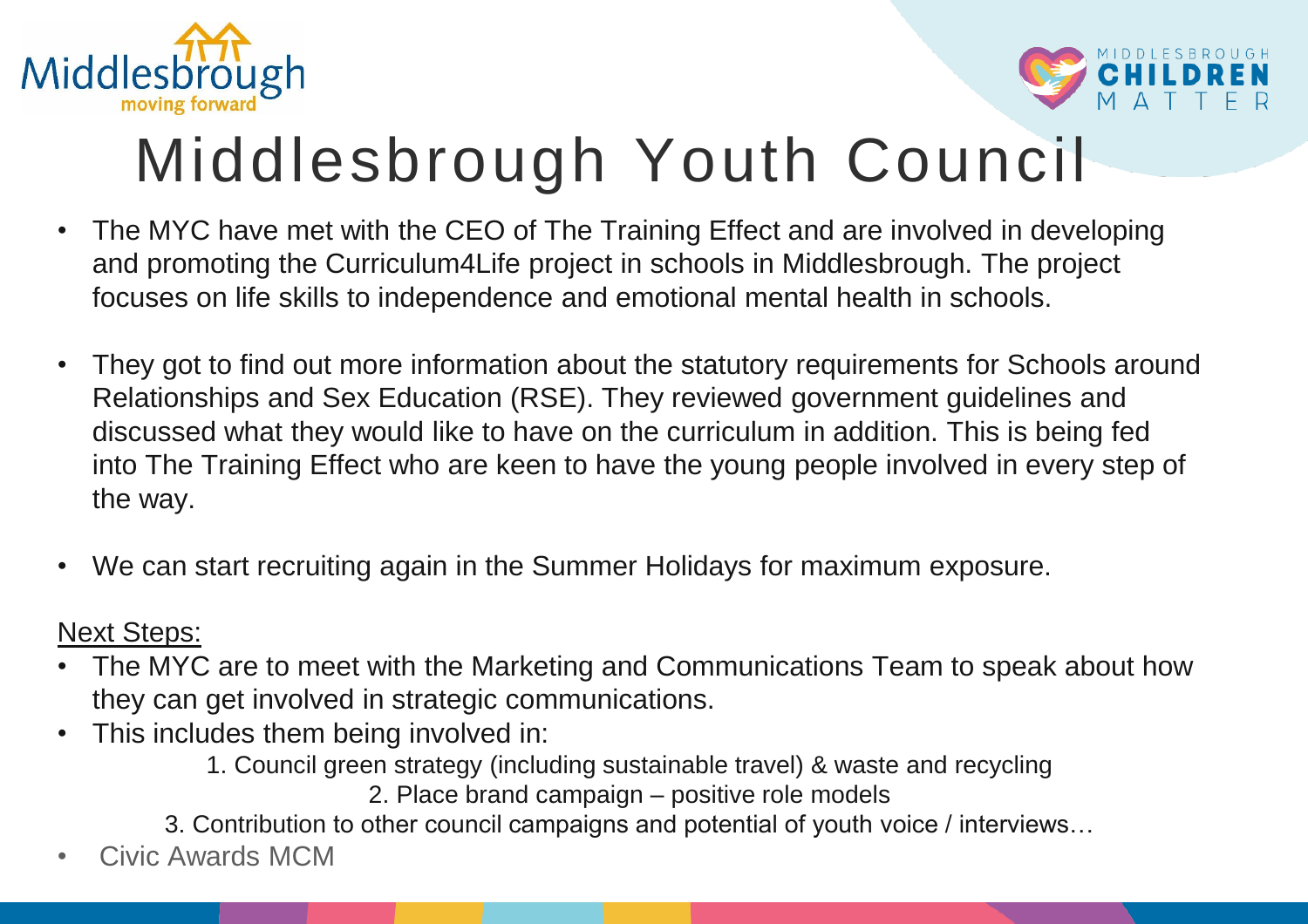



# CiCC/Mini CiCC

- More engagement from Young People in both groups through weekly phone calls
- Some of our young people from both groups met with Ofsted during the inspection
- Engaged in our first virtual meet where 5 of our young people from both groups had the chance to meet each other and discuss plans going forward
- More engagement from Social Workers and IROs passing on young people who may be interested in joining our groups

#### Next Steps

- 1. Continue to increase engagement working with others across Children Services who can refer young people
- 2. Start planning for our first face to face meeting
- 3. Agree on workshops that will take place once lockdown has finished
- 4. Start focusing on how we will make a difference across Children's Services by using the groups voice